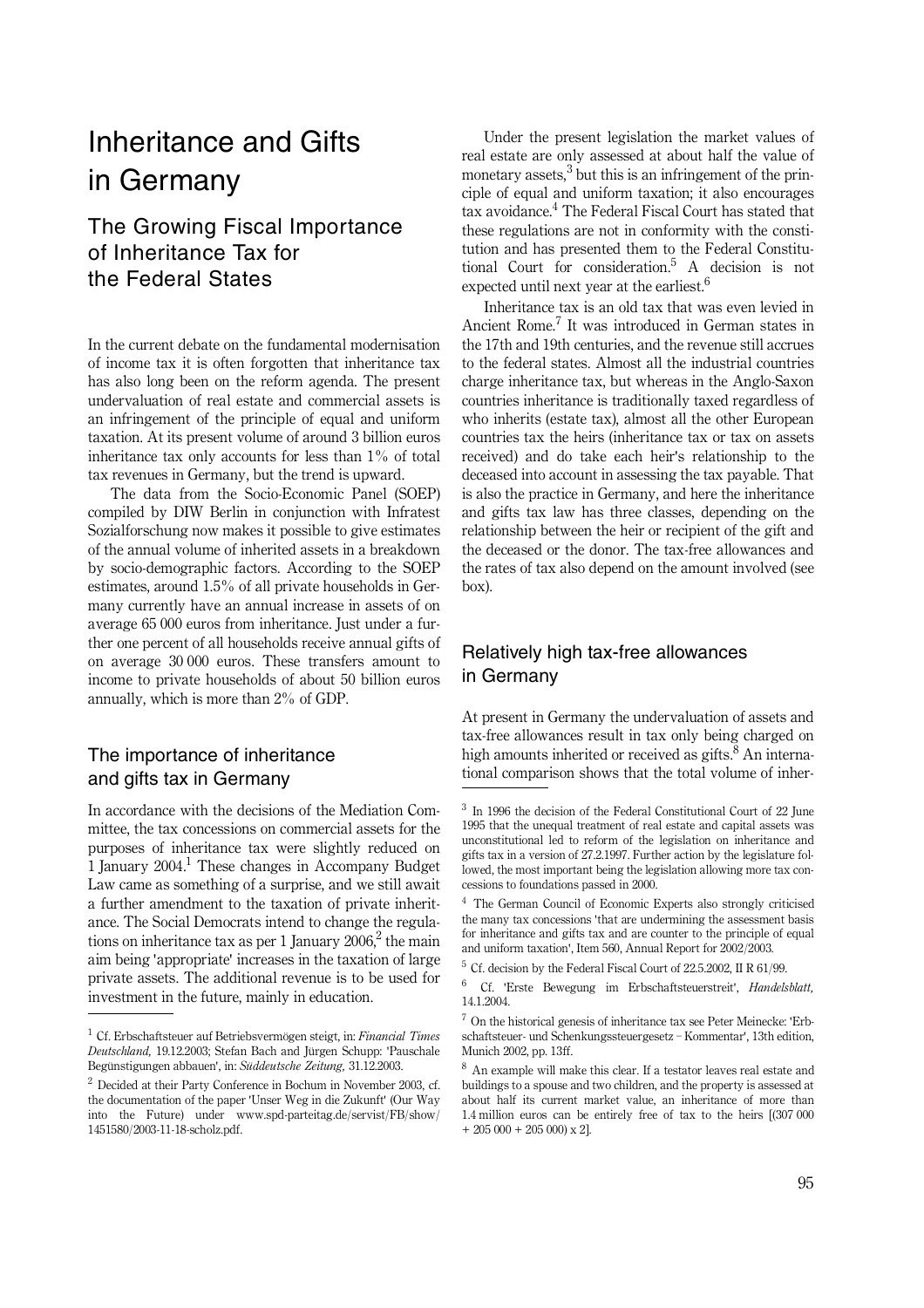Inheritance and Gifts Tax in Germany

The legislation under which inheritance and gifts tax is charged in Germany is the Inheritance and Gifts Tax Law in the version as notified on 27 February 1997. The tax is levied on transfers of assets through inheritance or gifts during the donor's lifetime. The Law is based on the concept of a tax on acquisitions or accruals, and it contains three tax classes or rates of tax, which differ according to the relationship of the heir or recipient of the gift to the testator or donor (table B1); it also contains various tax-free allowances (table B2).

#### Table B1 Rates of Inheritance Tax by Size of Inheritance

| Value of taxable inheritance up | Tax rate (%) in tax class |    |    |  |
|---------------------------------|---------------------------|----|----|--|
| to and including 000 euros      | Ш                         |    | Ш  |  |
| 52                              |                           | 12 | 17 |  |
| 256                             | 11                        | 17 | 23 |  |
| 512                             | 15                        | 22 | 29 |  |
| 5 1 1 3                         | 19                        | 27 | 35 |  |
| 12 783                          | 23                        | 32 | 41 |  |
| 25 5 65                         | 27                        | 37 | 47 |  |
| More than 25 565                | 30                        | 40 | 50 |  |

Table B2

# Tax-free Allowances in Inheritance Tax by Tax Class

In euros

| Tax<br>class | <b>Heirs</b>                                                                                                                                   | Personal tax-free<br>allowances under<br>§ 18 Inheritance<br>Tax Law | Personal exemp-<br>tion for recipient of<br>a pension or social<br>security benefits<br>under $§$ 17<br>Inheritance Tax<br>Law (inheritance) | Tax-free allowance<br>for household<br>goods under<br>§ 13, Para. 1 (1a)<br>Inheritance Tax<br>Law (inheritance) | Tax-free allowance<br>for other<br>mobile goods<br>(inheritance) |
|--------------|------------------------------------------------------------------------------------------------------------------------------------------------|----------------------------------------------------------------------|----------------------------------------------------------------------------------------------------------------------------------------------|------------------------------------------------------------------------------------------------------------------|------------------------------------------------------------------|
|              | Spouses                                                                                                                                        | 307 000                                                              | 256 000                                                                                                                                      | 41 000                                                                                                           | 10 300                                                           |
|              | Children, stepchildren, adopted children,<br>descendants of deceased children                                                                  | 205 000                                                              | 10 300 to 52 000<br>(scaled according<br>to age up to 27)                                                                                    | 41 000                                                                                                           | 10 300                                                           |
|              | Descendants of children not deceased,<br>parents and grandparents (as heirs)                                                                   | 51 200                                                               | N.a.                                                                                                                                         | 41 000                                                                                                           | 10 300                                                           |
| Ш            | Parents and grandparents (gifts), brothers and<br>sisters, nieces and nephews, step-parents,<br>children- and parents-in-law, divorced spouses | 10 300                                                               | N.a.                                                                                                                                         | 10 300                                                                                                           | N.a.                                                             |
| III          | All other recipients                                                                                                                           | 5 200                                                                | N.a.                                                                                                                                         | 10 300                                                                                                           | N.a.                                                             |

Spouses also have a claim to compensation for goods acquired during marriage, unless otherwise contractually agreed. The claim is for half of the difference between each partner's assets on the wedding day and the assets on the date of death. If the testator has achieved a higher growth in assets than the surviving spouse the claim to compensation can be deducted from the tax payable in the form of an additional tax-free allowance under § 5 Inheritance Tax Law.

itance and gifts tax revenue in Germany is rather below the average (cf. table 1). That is probably due mainly to the combination of considerable tax-free allowances for the closest relatives and high thresholds where the top rates apply. The top rate of tax payable by spouses and children is 30% in Germany, but it only applies to a taxable inheritance of more than 25 million euros, while in France the top rate, which is  $40\%$ , applies to less than 2 million euros. Some countries do have lower bottom rates of inheritance and donation tax, but they only give relatively low tax-free allowances to spouses and children, which can certainly result in higher revenue from

these taxes, as the example of Belgium shows. Italy and Switzerland are countries that largely refrain from taxing inherited assets and gifts, at least those accruing to close relations.

## New federal states greatly disadvantaged in inheritance taxation

In Germany revenue from inheritance tax has about doubled in the last ten years. In 2002 it was around 3 billion euros (cf. table 2), despite a reduction in revenue

Box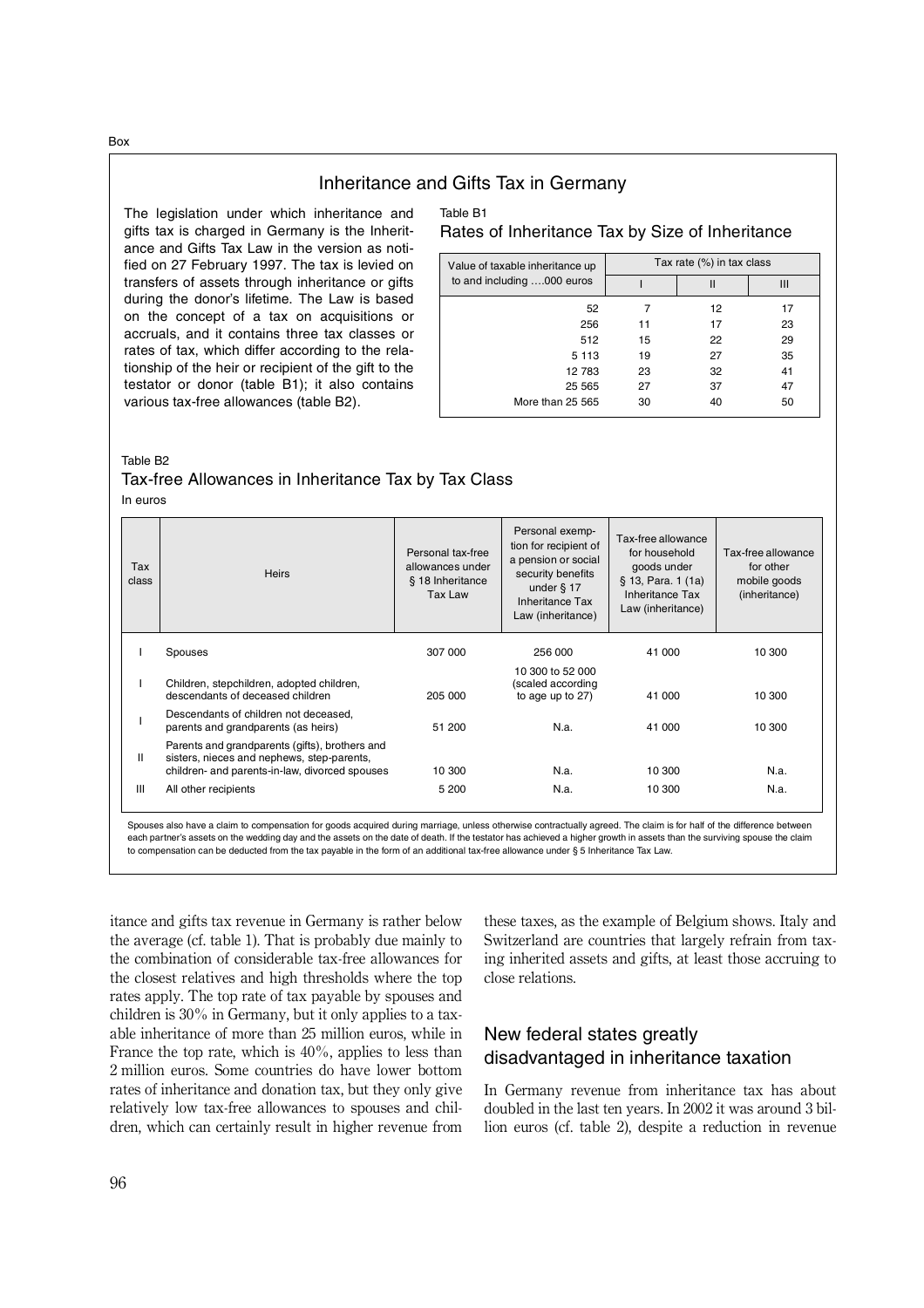#### Table 1 Inheritance and Gifts Tax by European Comparison

|                           |                                         |                             | Gifts                               | Taxes on                 |                    |                                                             |                                    |
|---------------------------|-----------------------------------------|-----------------------------|-------------------------------------|--------------------------|--------------------|-------------------------------------------------------------|------------------------------------|
|                           |                                         |                             | Spouses and children <sup>1</sup>   |                          | Other heirs        |                                                             | inheritance                        |
|                           | Tax-free<br>allowance<br>(in euros) $2$ | Bottom rate<br>of tax $(%)$ | Minimax $3$<br>(in euros) $2$       | Top rate<br>of tax $(%)$ | Rate of tax (%)    | Number of years<br>counted in<br>assessing tax <sup>4</sup> | and gifts<br>as % of GDP<br>(2001) |
| Belgium <sup>5</sup>      | 15 000                                  | 3                           | 500 000                             | 30                       | 30 to 80           | 3                                                           | 0.45                               |
| France                    | 76 000<br>(46 000)                      | 5                           | 1700 000                            | 40                       | 60                 | 10                                                          | 0.55                               |
| Denmark                   | Tax free<br>(30 150)                    | (15)                        | Tax free<br>(6700)                  | (15)                     | 36.25              | Yearly                                                      | 0.04                               |
| Germany                   | 307 000<br>$(205000)^6$                 | $\overline{7}$              | 25 565 000                          | 30                       | 17 to 50           | 10                                                          | 0.15                               |
| GDR <sup>7</sup>          | 1 0 2 2<br>(511)                        | $\overline{4}$              | 511 292                             | 50                       | 11 to 80           | 10                                                          |                                    |
| Finland                   | 6800<br>(3 400)                         | 10                          | 50 000                              | 16                       | 30 to 48           | 3                                                           | 0.28                               |
| Greece                    | 19 0 76                                 | 5                           | 211 299                             | 25                       | 35 to 60           | None                                                        | 0.26                               |
| Ireland                   | Tax free<br>(402 253)                   | (20)                        | Tax free<br>(402 253)               | (20)                     | 20                 | Lifetime                                                    | 0.15                               |
| Italy $8$                 | Tax free                                | 3                           | Tax free                            | 3                        | 3                  | None                                                        | 0.08                               |
| Netherlands               | 467848<br>$(7996)^9$                    | 5                           | 799 554                             | 27                       | 41 to 68           | $\overline{2}$                                              | 0.30                               |
| Austria                   | 2 2 0 0                                 | $\overline{c}$              | 4 380 000                           | 15                       | 14 to 60           | 10                                                          | 0.08                               |
| Portugal                  | 3641<br>(Tax free) $10$                 | 3                           | 355 344<br>(Tax free) <sup>10</sup> | 24                       | 16 to 50           | Lifetime                                                    | 0.07                               |
| Spain                     | 15 957<br>$(47858)^{11}$                | 7.65                        | 797 555                             | 34                       | Same <sup>12</sup> | 3                                                           | 0.21                               |
| Sweden                    | 30 939<br>$(7735)^{13}$                 | 10                          | 66 298                              | 30                       | Same               | 10                                                          | 0.19                               |
| Switzerland <sup>14</sup> |                                         |                             |                                     |                          |                    |                                                             | 0.28                               |

1 Amounts in brackets are the tax-free allowances or upper tax thresholds for children, where these differ from the tax-free allowances for spouses. — 2 Converted at exchange rates on 1 January 2004. - 3 The top rate of tax applies from this amount upward. - 4 Number of years determining the tax rate. - 5 In the Flemish region the top rate of tax for spouses and children is 27% on an inheritance of more than 250 000 euros, and 65% for other heirs. — 6 Special tax-free allowances apply for spouses and children up to the age of 27 receiving a pension or social security benefits. — 7 Applied from 1970 to 1990; currency converted to euros (one Mark = one DM). — 8 Inheritance tax has not been charged since 25 October 2001. Instead, a general mortgage and land registry tax is charged on real estate and land (2% or 1%). — 9 For children under 23, 3999 euros a year, but at least 7996 euros. — 10 Under-age children tax free; older children treated the same as spouses. — 11 If the child is under 13 the tax-free allowance amounts to 15 362 euros; it rises to a maximum of 46 086 euros by the age of 21. — 12 Effective rates are higher because there is no basic deduction. — 13 In addition to the tax-free allowance children have a special maintenance allowance of 1105 euros for every year below the age of 18. — 14 In Switzerland inheritances are not taxed by the Federation; however, nearly all the cantons (Schwyz is the exception) tax inheritance and gifts at various rates. But in most cantons spouses, and in many direct descendants as well, are not charged tax.

Sources: A. Mennel and J. Förster (eds.): 'Steuern in Europa, Amerika und Asien'. Herne/Berlin 2003; OECD Revenue Statistics and scheme according to Roger S. Smith: 'Personal Wealth and the European Union (mimeo 2001)'; DIW Berlin updates and supplements.

from inheritance tax following the reform of the legislation on foundations in 2000.<sup>9</sup> As the other sources of revenue to the federal states showed markedly lower growth rates during the same period, and some actually fell, the share of inheritance tax in total state tax revenues has risen noticeably since the early 1990s (1991: 9%). According to calculations by the Working Group on Tax Estimates it was just under 18% last year. Its share in total federal state tax revenues (including com-

 $9$  The Federal Government puts the loss in tax revenue from the extension of § 29, para. 1, no. 4 of the Inheritance Tax Law to include concessions to foundations at around 330 000 euros; cf. Bundestagsdrucksache 14/9492.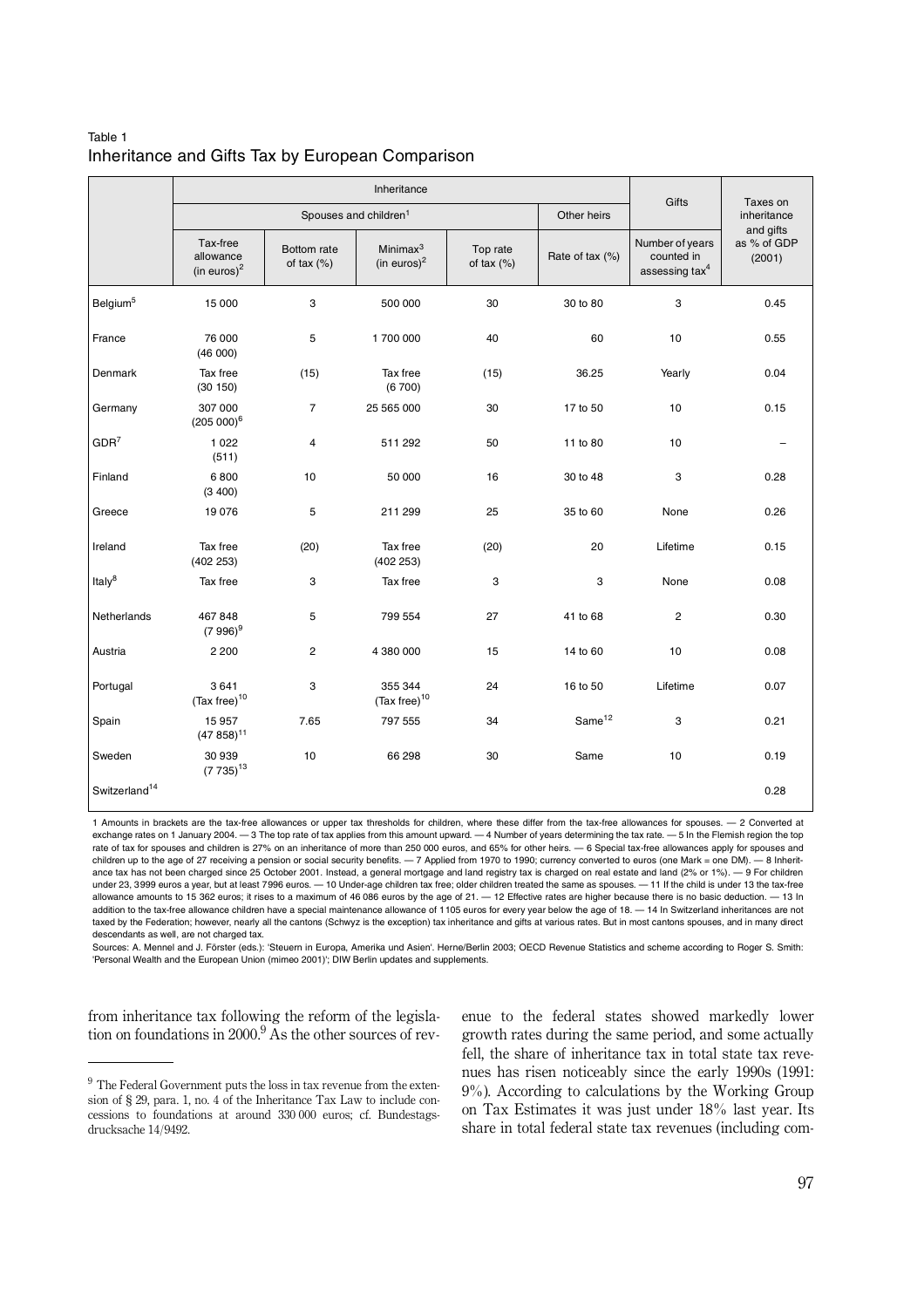Table 2 Cash Tax Revenues 1991 to 20041

|      |                 |                        |                                                         |               |       | Share of inheritance tax in |       |
|------|-----------------|------------------------|---------------------------------------------------------|---------------|-------|-----------------------------|-------|
|      | Inheritance tax | Federal state<br>taxes | Tax revenues<br>Total tax<br>to the federal<br>revenues | Federal state |       | Tax revenues                |       |
|      |                 | states $2$             |                                                         |               | taxes | To the federal<br>states    | Total |
|      |                 |                        | In mill. euros                                          |               |       | $\frac{9}{6}$               |       |
| 1991 | 1 3 4 8         | 14 8 86                | 116 499                                                 | 338 434       | 9.05  | 1.16                        | 0.40  |
| 1992 | 1 5 4 9         | 16854                  | 128 497                                                 | 374 128       | 9.19  | 1.21                        | 0.41  |
| 1993 | 1 5 5 7         | 17752                  | 133 139                                                 | 383018        | 8.77  | 1.17                        | 0.41  |
| 1994 | 1 7 7 9         | 18 688                 | 137 636                                                 | 401 957       | 9.52  | 1.29                        | 0.44  |
| 1995 | 1814            | 18714                  | 160 165                                                 | 416 337       | 9.69  | 1.13                        | 0.44  |
| 1996 | 2 0 7 3         | 19 705                 | 167815                                                  | 409 047       | 10.52 | 1.23                        | 0.51  |
| 1997 | 2076            | 17732                  | 167 721                                                 | 407 577       | 11.71 | 1.24                        | 0.51  |
| 1998 | 2 4 5 9         | 19 0 71                | 175 952                                                 | 425 913       | 12.89 | 1.40                        | 0.58  |
| 1999 | 3 0 5 6         | 19564                  | 184 003                                                 | 453 068       | 15.62 | 1.66                        | 0.67  |
| 2000 | 2982            | 18 4 44                | 189 493                                                 | 467 253       | 16.17 | 1.57                        | 0.64  |
| 2001 | 3 0 6 9         | 19628                  | 178 690                                                 | 446 247       | 15.63 | 1.72                        | 0.69  |
| 2002 | 3 0 2 1         | 18576                  | 178 552                                                 | 441 705       | 16.26 | 1.69                        | 0.68  |
| 2003 | 3 3 0 1         | 18 5 84                | 177 288                                                 | 441 634       | 17.76 | 1.86                        | 0.75  |
| 2004 | 3 4 0 2         | 19310                  | 182 893                                                 | 453 361       | 17.62 | 1.86                        | 0.75  |
|      |                 |                        |                                                         |               |       |                             |       |

1 2003 and 2004 estimate by the Working Group on Tax Estimates in November 2003. — 2 Distribution of total tax revenues to the federal states. Sources: Federal Ministry of Finance, I A 6; DIW Berlin calculations.

munity tax) rose during the same period from 1.2% to 1.9%. The growth in revenue from inheritance tax is largely due to the considerable accumulation of assets in Germany since the Second World War. The wealth built up during the 'economic miracle' is now being passed on to the next generation.

It must be borne in mind here that many federal states benefit at only an under-average level from inheritance tax revenue. Inheritance tax revenue per inhabitant amounted on average to around 37 euros in 2001 (cf. table 3). Hamburg, Berlin and Bremen have noticeably higher per capita revenue from inheritance tax, but the territorial states Bavaria, Hesse and North Rhine-Westphalia have above-average figures as well.<sup>10</sup> The new federal states, on the other hand, have much lower tax revenues from assets transfers, and here the very much smaller opportunities to acquire private assets in the GDR are still having an effect.<sup>11</sup> Studies on the distribution of assets give ample evidence of this.12

#### Inheritance and gifts in the statistics

Apart from the fiscal statistics little research has been done into inheritance and gifts practices in Germany,

<sup>10</sup> Revenue from inheritance tax is below average in Lower Saxony and Schleswig-Holstein, and this may be due to the relatively low assessment value of agricultural and forestry real estate.

 $^{11}$  It may be recalled in this context that the GDR had a steep scale of inheritance tax, particularly on exceptionally large amounts, and very low tax-free allowances, of only 1000 or 2000 Marks. 'With a top rate of 50% for spouses and children on inheritances of more than 1 million Marks, and 80% for all other heirs it could be called confiscatory': Georg Brunner: 'Einführung in das Recht der DDR', 2nd edition, Munich 1979.

<sup>12</sup> Richard Hauser and Holger Stein: 'Die Vermögensverteilung im vereinten Deutschland', Frankfurt a.M., 2001.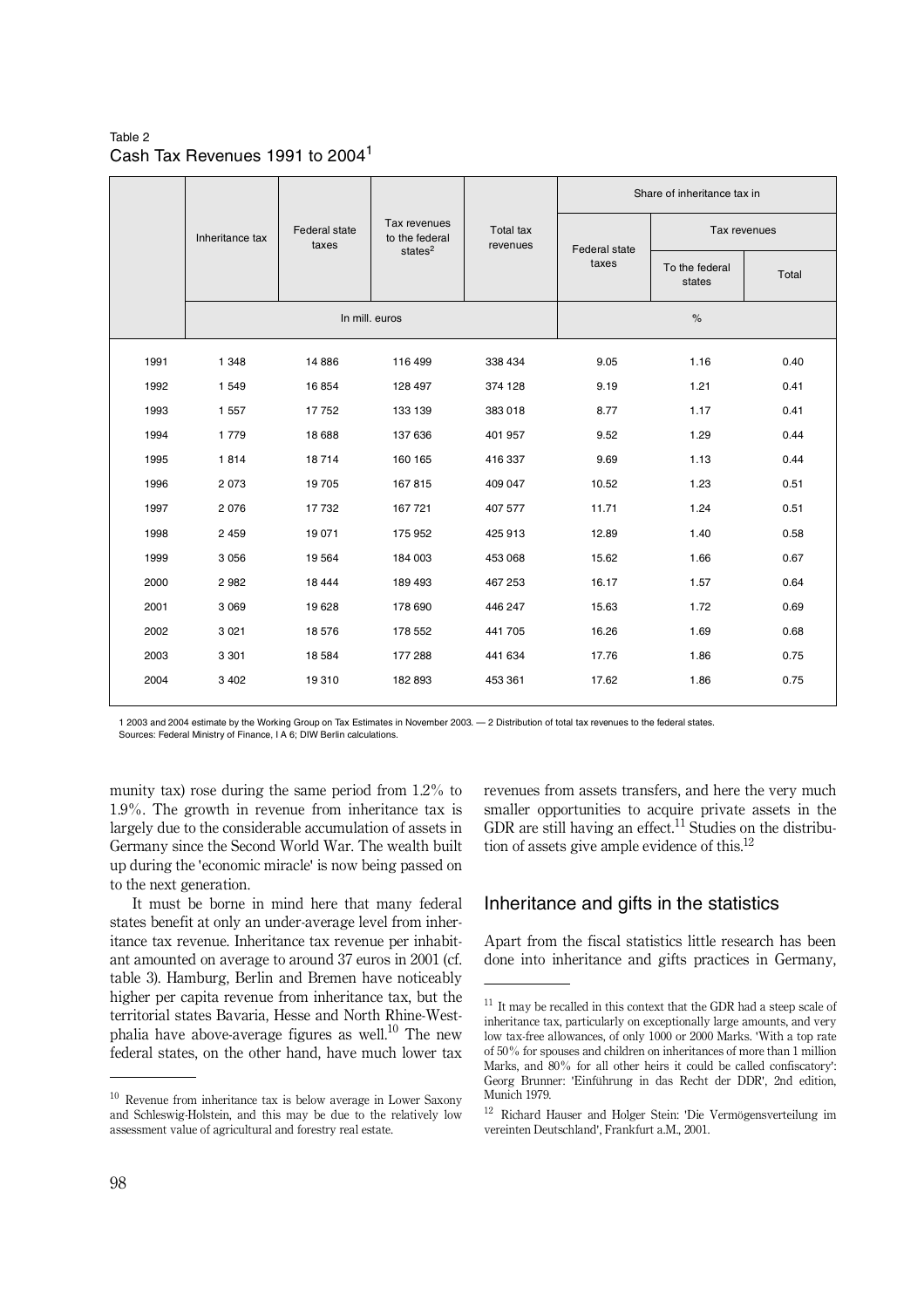| Table 3                                                  |  |  |  |
|----------------------------------------------------------|--|--|--|
| Population and Inheritance Tax Revenues by Federal State |  |  |  |

|                                   | Inheritance tax revenue in 2001 |        | Population on 31.12.2000 |        | Average<br>inheritance tax<br>per capita | Relation of<br>state average to<br>national average |
|-----------------------------------|---------------------------------|--------|--------------------------|--------|------------------------------------------|-----------------------------------------------------|
|                                   | In 1000 euros                   | as $%$ | in 1 000                 | as $%$ | in euros                                 | as $%$                                              |
| Baden-Württemberg                 | 426 111                         | 13.9   | 10 5 24                  | 12.8   | 40.49                                    | 8.5                                                 |
| Bavaria                           | 612 055                         | 19.9   | 12 2 30                  | 14.9   | 50.04                                    | 34.1                                                |
| <b>Berlin</b>                     | 206 482                         | 6.7    | 3 3 8 2                  | 4.1    | 61.05                                    | 63.7                                                |
| Brandenburg                       | 10 316                          | 0.3    | 2 6 0 2                  | 3.2    | 3.96                                     | $-89.4$                                             |
| Bremen                            | 34 607                          | 1.1    | 660                      | 0.8    | 52.42                                    | 40.5                                                |
| Hamburg                           | 142 986                         | 4.7    | 1715                     | 2.1    | 83.35                                    | 123.4                                               |
| Hesse                             | 283 064                         | 9.2    | 6068                     | 7.4    | 46.65                                    | 25.0                                                |
| Mecklenburg-<br>Western Pomerania | 3 1 1 1                         | 0.1    | 1776                     | 2.2    | 1.75                                     | $-95.3$                                             |
| Lower Saxony                      | 220 661                         | 7.2    | 7926                     | 9.6    | 27.84                                    | $-25.4$                                             |
| North Rhine-Westphalia            | 825 944                         | 26.9   | 18 010                   | 21.9   | 45.86                                    | 22.9                                                |
| Rhineland-Palatinate              | 147 021                         | 4.8    | 4 0 3 5                  | 4.9    | 36.44                                    | $-2.3$                                              |
| Saarland                          | 32 976                          | 1.1    | 1 0 6 9                  | 1.3    | 30.86                                    | $-17.3$                                             |
| Saxony                            | 14 980                          | 0.5    | 4426                     | 5.4    | 3.38                                     | $-90.9$                                             |
| Saxony-Anhalt                     | 6 5 4 2                         | 0.2    | 2615                     | 3.2    | 2.50                                     | $-93.3$                                             |
| Schleswig-Holstein                | 96 462                          | 3.1    | 2790                     | 3.4    | 34.58                                    | $-7.3$                                              |
| Thuringia                         | 5 3 7 4                         | 0.2    | 2 4 3 1                  | 3.0    | 2.21                                     | $-94.1$                                             |
| Total                             | 3 068 692                       | 100.0  | 82 260                   | 100.0  | 37.30                                    | $\pmb{\mathsf{x}}$                                  |

Sources: Cash receipts from inheritance tax in 2001, from Bundesdrucksache 14/9492; Federal Statistical Office; DIW Berlin calculations.

and so far these transfers of assets between generations are not shown in detail in the official statistics. $13$  The Federal Statistical Office is currently building up new statistics on inheritance and gifts tax in cooperation with the fiscal administration in the federal states.<sup>14</sup> but these will still only show acquisitions that are taxable, so that in the future it will still be impossible to identify any of the forms of tax-free gifts and bequests from these figures.<sup>15</sup>

Nor does the quota sample on incomes and consumption provide satisfactory information, as bequests and gifts are not part of its programme. Hence, estimates of inheritances based on these samples have to include particular assumptions on the deaths involving inheritance.16 A study by DIW Berlin based on the distribution of assets according to the quota sample of 1998 and a compilation of the assets of private households drawn from the macroeconomic statistics shows an average annual volume of inheritance of 130 billion euros for the next few years.<sup>17</sup> That means that only a good  $2\%$  of the total volume of inheritance is taxed.<sup>18</sup>

<sup>&</sup>lt;sup>13</sup> In particular, only limited statements are so far possible on the influence of inheritance on the distribution of assets between private households. Cf. the first Poverty and Wealth Report by the Federal Government, Bonn 2001, pp. 65ff.

 $^{14}$  The first results of the rates of inheritance and gifts tax set in 2002 will only be available in the course of 2004.

<sup>15</sup> They include all the tax exemptions under § 13 Inheritance Tax Law, like donations to foundations. The Stifter Studie (Study on Foundations) initiated by the Bertelsmann-Stiftung, which is to undertake the first listing of the foundations in Germany, is not aiming to make a quantitative assessment of the entire volume of foundation assets either, (although a full list of persons who have set up a foundation since 1990 is to be included). Cf. www.bertelsmann-stiftung.de/documents/StifterStudieProjektbeschreibung.pdf.

<sup>16</sup> These estimates are generally made from the official mortality tables, which are then simulated in the random sample's micro data set for private households.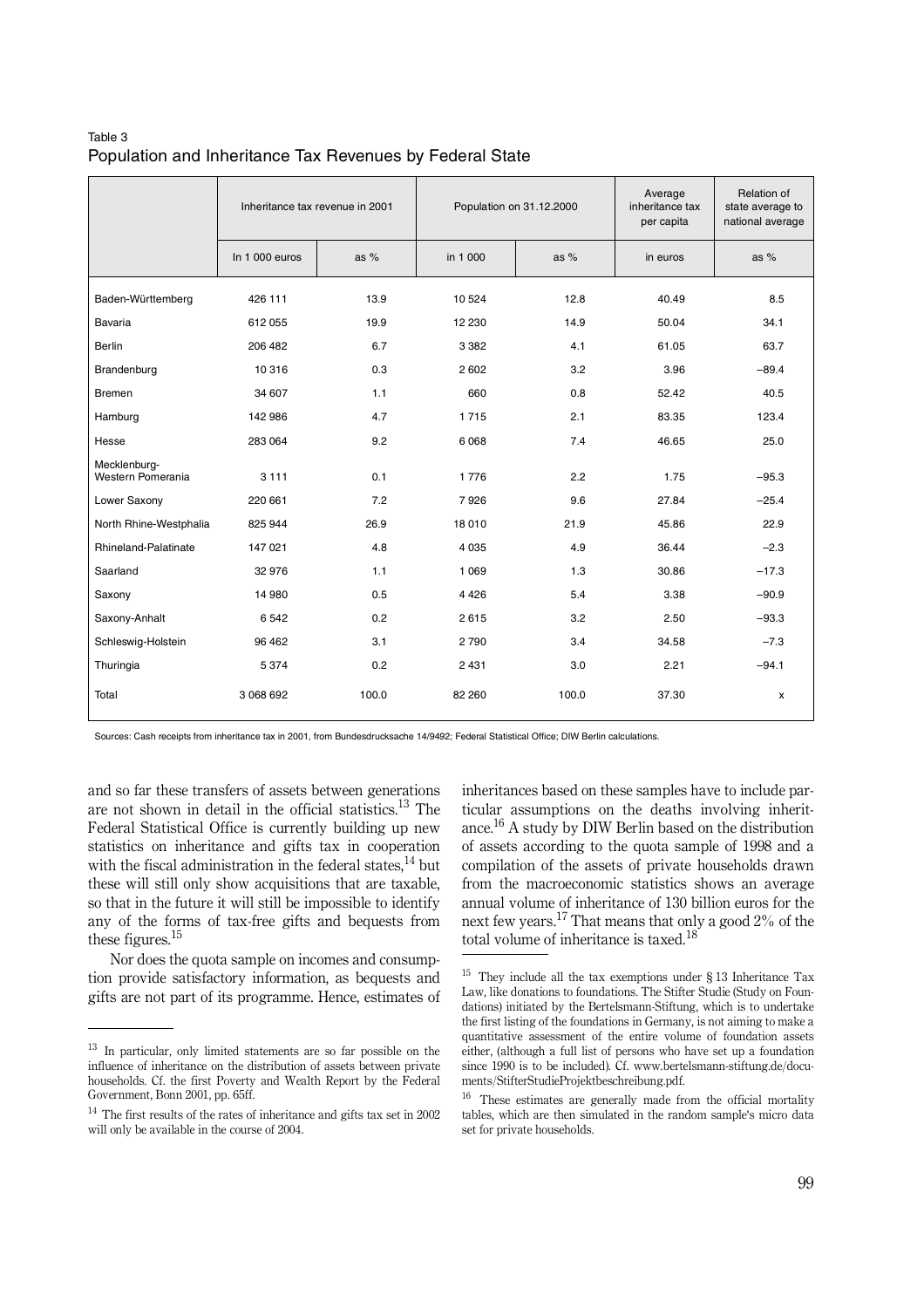#### Volume of inheritance and gifts low in eastern Germany

The data on households in the Socio-Economic Panel  $(SOEP)^{19}$  provide information on the size of inheritance and gifts<sup>20</sup> in every year since the survey was started in 2000; they also permit detailed analyses of the demographic structure of the receiving households. The data show that from 1999 to 2001 private households in Germany received assets<sup>21</sup> of around 50 billion euros a year (cf. figure), with gifts accounting for around one quarter of the monetary amounts. Even after deduction of the tax revenue the SOEP aggregate is clearly below the estimate of the total volume of taxable inheritance. A considerable difference is to be expected simply because the SOEP survey does not include all the bequests and gifts to foundations or non-profit-making, charitable or church organisations. Moreover, 'small' transfers (of less than 2500 euros) are not shown in the SOEP aggregate. In addition, there are considerable uncertainties in regard to the estimates based on assets in the economy as a whole. In particular, they do not take into account to what extent the potential testators consume their assets themselves, e.g. for nursing care.

According to the analyses based on  $S O E P^{22}$  only about 1.5% of all households inherit large amounts of money (gifts just under 1%, cf. table 4). For the period 1999 to 2001 that is just under 600 000 households a year on average with an inheritance, and another approximately 300 000 receiving a gift. The average amount of the inheritance was around 65 000 euros in the SOEP random sample, with marked differences

#### Figure

Annual Volume of Inheritance and Gifts Tax Charged to Private Households 1999 to 2001 Annual average in billion euros



Sources: SOEP; DIW Berlin calculations.

between west and east Germany (71 000 euros compared with 16 000 euros). The average amount of a gift was around 30 000 euros.

In inheritances as in gifts there is a huge spread between the assets received: 44% of all inheritances were less than 20 000 euros (68% in east Germany), and only 1.5% of all households that profited from an inheritance received at least 500 000 euros; this means only 2‰ of all households.

Besides the description of the annual volume of inheritance, the SOEP also enables analyses to be made of the social differentiation of receivers of inherited assets. Results to date show that most of those who inherit are already well off financially: to those who have shall be given. Certainly micro-analyses so far have shown that university graduates inherit much more frequently and in larger amounts than elementary school-leavers.23

#### Conclusion

The legislature is currently preparing to amend the law on inheritance and gifts tax in accordance with the

<sup>17</sup> Cf. Stefan Bach and Bernd Bartholmai: 'Perspektiven der Vermögensbesteuerung in Deutschland', research project for the Hans Böckler Foundation, Berlin 2002, p. 105. www.diw.de/deutsch/produkte/ publikationen/gutachten/docs/diw-gutachten-vermoegsteuerlang200210.pdf.

<sup>&</sup>lt;sup>18</sup> For figures on all past inheritance and amounts to be expected in future see Marc Szydlik: 'Lebenslange Solidarität? Generationenbeziehungen zwischen erwachsenen Kindern und Eltern', Opladen 2000.

 $19$  The SOEP is a representative repeat survey of private households carried out every year throughout Germany. The field work is done by Infratest Sozialforschung, Munich. For more detailed information on this study see www.diw.de/soep. The respondent is asked to give the (approximate) amount received. The SOEP gives no information on the tax (inheritance or gift tax) payable.

 $20$  However, it must be borne in mind here that SOEP does not, as a rule, give a breakdown of inheritances or gifts. The question names 'Sums of money or material assets above DM 5000' (2500 euros since 2002), and this tends to underestimate the actual volume of inheritance and gifts in Germany.

<sup>21</sup> This is a valuation by private households that is close to market prices.

<sup>22</sup> Unlike the random sample, the SOEP sample also contains a representative selection of households in which the head of the household is foreign.

<sup>23</sup> Cf. Marc Szydlik: 'Erben in der Bundesrepublik Deutschland: Zum Verhältnis von familialer Solidarität and sozialer Ungleichheit', in: *Kölner Zeitschrift für Soziologie und Sozialpsychologie,* vol. 51, 1999, pp. 80-104; ibid: 'Lebenslange Solidarität?' loc, cit.; Jürgen Schupp and Marc Szydlik: 'Zukünftige Vermögen - wachsende Ungleichheit'. To appear shortly in Marc Szydlik (ed.): 'Generation und Ungleichheit', Opladen.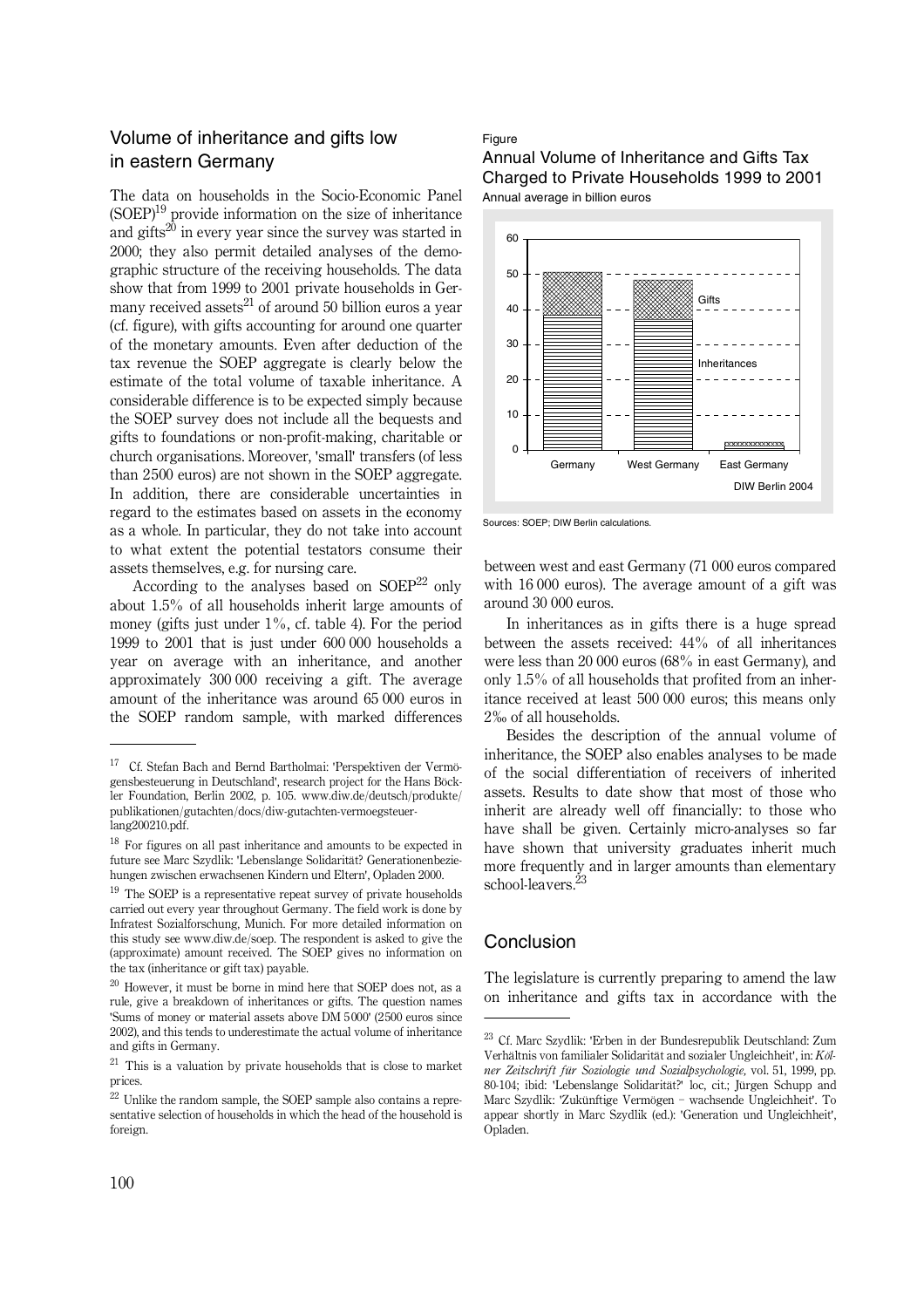#### Table 4 Inheritances Received by Private Households by Size Class Annual average 1999 to 2001

|                                                                        | Inheritances received |                     |                          | Gifts received |                     |                 |  |
|------------------------------------------------------------------------|-----------------------|---------------------|--------------------------|----------------|---------------------|-----------------|--|
|                                                                        | Germany               | <b>West Germany</b> | East Germany             | Germany        | <b>West Germany</b> | East Germany    |  |
| Receiving households<br>(share in all households as %)                 | 1.5                   | 1.7                 | 0.9                      | 0.8            | 0.9                 | 0.5             |  |
| Amount from  to less than euros                                        |                       |                     |                          |                |                     |                 |  |
| 5 0 0 0<br>2 500 to                                                    | 11.3                  | 9.3                 | (26.9)                   | 18.1           | 17.1                | (23.7)          |  |
| 5 000 to 10 000                                                        | 14.2                  | 13.7                | (17.7)                   | 32.1           | 32.2                | (31.5)          |  |
| 10 000 to 20 000                                                       | 18.8                  | 18.2                | (23.3)                   | 20.1           | 19.8                | (22.7)          |  |
| 20 000 to 50 000                                                       | 19.8                  | 18.6                | (29.7)                   | 11.5           | 11.7                | (10.3)          |  |
| 50 000 to 100 000                                                      | 15.0                  | 16.7                | (1.4)                    | 10.6           | 10.8                | (9.2)           |  |
| 100 000 to 250 000                                                     | 17.8                  | 19.9                | (1.0)                    | (6.0)          | (6.6)               | (2.6)           |  |
| 250 000 to 500 000                                                     | (1.6)                 | (1.8)               | -                        | (0.8)          | (0.9)               | -               |  |
| 500 000 and more                                                       | (1.5)                 | (1.8)               | $\overline{\phantom{0}}$ | (0.8)          | (0.9)               | $\qquad \qquad$ |  |
| Total                                                                  | 100                   | 100                 | 100                      | 100            | 100                 | 100             |  |
| Memo item:                                                             |                       |                     |                          |                |                     |                 |  |
| Average number of cases of inheritance or<br>gifts per year (in 1000s) | 576                   | 532                 | 64                       | 307            | 282                 | 36              |  |
| Average value of inheritance or gift in euros <sup>1</sup>             | 65 104                | 71 151              | 16 431                   | 30 009         | 31 653              | 19820           |  |

( ) Number of cases is less than 30 households in the three year period.

1 Base: households receiving inheritance 1999 to 2001.

Sources: SOEP, pooled data from survey years 2000 to 2002; DIW Berlin calculations.

expected decision of the Federal Constitutional Court on the taxation of real estate. Even if the result should be roughly equal treatment of real estate on the one side<sup>24</sup> and monetary assets on the other, the tax-free allowances will remain so high, even if the valuation is close to market values,25 that family members in Tax Class I will still be largely exempt from inheritance tax. There could actually be scope for reducing the tax-free allowances. If fewer inheritances benefit from the tax-free allowance thresholds the bottom rates of tax could be lowered, particularly for smaller amounts: a rate of 5%, for example, up to an inheritance of under 125 000 euros.26

International comparison suggests that attention should be concentrated not so much on increasing the top rate of inheritance tax, which is currently 30% for spouses and children in Germany, as on lowering the threshold at which the top rate applies. It is at present extremely high in Germany at 25 million euros.

It could be argued that if real estate were valued more highly in individual cases for tax purposes there could in future be 'sales pressure' on such property.<sup>27</sup> However, it must be borne in mind that liabilities are deducted from the assessment of inheritance tax. To avoid cases of hardship an opening clause could be included to the effect that where the taxpayer can prove a lower figure it will be used as the assessment base. Instead of renouncing revenue altogether by increasing the tax-free allowances, the possibilities which the legis-

<sup>24</sup> As market valuations can easily be disputed the Valuation Commission suggests an average assessment level of at least 80% of the market value. Cf. 'Bewertung des Grundbesitzes für Zwecke der Vermögensbesteuerung', report by the Council of Experts on the Taxation of Assets for the Federal Ministry of Finance, final report 2002 (Mimeo). See www.bundesfinanzministerium.de/fach/abteilungen/besiverk/ grundbes.pdf.

<sup>25</sup> The Federal Constitutional Court proposes orienting to the average price of a detached house. Bach and Bartholmai see this as acceptable with a tax-free allowance of 250 000 euros. Cf. Bach and Bartholmai, loc. cit, pp. 83 ff. and p. 119.

 $^{26}$  DIW Berlin suggests lowering the bottom rate of the tax while at the same time reducing the tax-free allowances. Cf. Stefan Bach and Bernd Bartholmai: 'Immobilien sachgerecht bewerten, Mehrbelastungen begrenzen', in: *Wochenbericht des DIW Berlin,* no. 22/2001, p. 336.

 $27$  It must be remembered that the usual property acquisition tax is not payable on inherited real estate. It is only charged on the purchase of property and it is currently 3.5% of the purchase price.